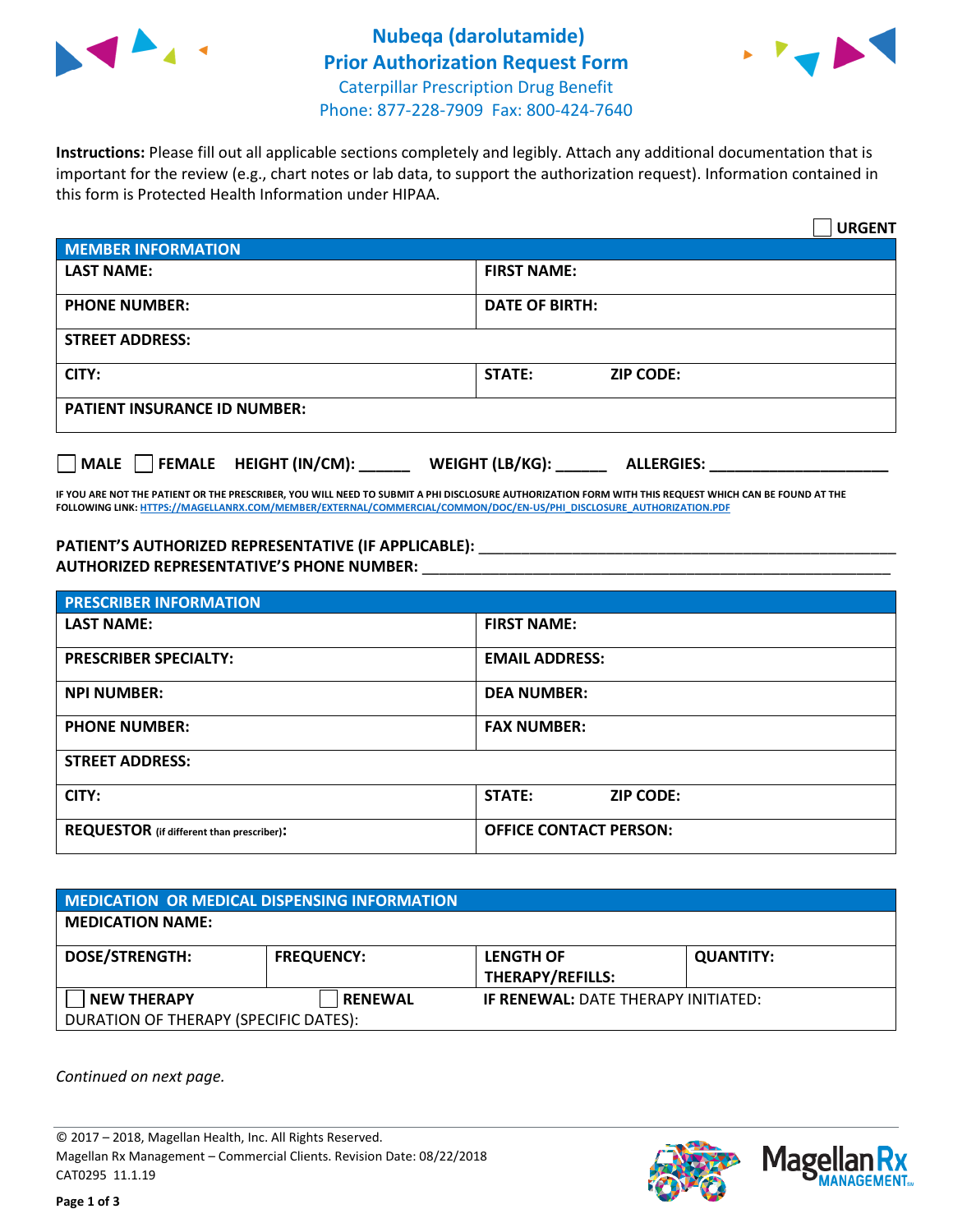



|                                                                                    | <b>MEMBER'S FIRST NAME:</b><br>MEMBER'S LAST NAME: NAME:                                                             |                                           |
|------------------------------------------------------------------------------------|----------------------------------------------------------------------------------------------------------------------|-------------------------------------------|
|                                                                                    | 1. HAS THE PATIENT TRIED ANY OTHER MEDICATIONS FOR THIS CONDITION?                                                   | YES (if yes, complete below)<br><b>NO</b> |
| <b>MEDICATION/THERAPY (SPECIFY</b>                                                 | <b>DURATION OF THERAPY (SPECIFY</b>                                                                                  | <b>RESPONSE/REASON FOR</b>                |
| DRUG NAME AND DOSAGE):                                                             | DATES):                                                                                                              | <b>FAILURE/ALLERGY:</b>                   |
|                                                                                    |                                                                                                                      |                                           |
|                                                                                    |                                                                                                                      |                                           |
| <b>2. LIST DIAGNOSES:</b>                                                          |                                                                                                                      | <b>ICD-10:</b>                            |
| □ Castration-resistant prostate cancer<br>ICD-10                                   |                                                                                                                      |                                           |
| □ Other diagnosis: ___________                                                     | 3. REQUIRED CLINICAL INFORMATION: PLEASE PROVIDE ALL RELEVANT CLINICAL INFORMATION TO SUPPORT A                      |                                           |
| PRIOR AUTHORIZATION.                                                               |                                                                                                                      |                                           |
| <b>Clinical Information:</b>                                                       |                                                                                                                      |                                           |
|                                                                                    |                                                                                                                      |                                           |
|                                                                                    | Is the patient's disease confirmed to be adenocarcinoma of the prostate without neuroendocrine differentiation or    |                                           |
| small cell features? $\Box$ Yes $\Box$ No Please submit documentation              |                                                                                                                      |                                           |
|                                                                                    |                                                                                                                      |                                           |
|                                                                                    | Does the patient have castrate level of serum testosterone equaling less than 1.7nmol/L (50 ng/dL) while on GnRH     |                                           |
|                                                                                    | agonist (or antagonist) therapy or after bilateral orchiectomy? $\Box$ Yes $\Box$ No Please submit documentation     |                                           |
|                                                                                    | Does the patient have a prostate-specific antigen (PSA) doubling time less than or equal to 12 months?               |                                           |
| $\Box$ Yes $\Box$ No Please submit documentation                                   |                                                                                                                      |                                           |
|                                                                                    |                                                                                                                      |                                           |
|                                                                                    | Does the patient have a PSA level greater than or equal to 2 ng/mL? $\Box$ Yes $\Box$ No Please submit documentation |                                           |
|                                                                                    | Is the patient Eastern Cooperative Oncology Group (ECOG) performance status of 0 or 1 (is ambulatory and can         |                                           |
| carry out light work activities)? $\Box$ Yes $\Box$ No Please submit documentation |                                                                                                                      |                                           |
|                                                                                    | Does the patient have metastases? $\Box$ Yes $\Box$ No Please submit documentation                                   |                                           |
| $\Box$ Yes $\Box$ No Please submit documentation                                   | If the patient has metastases, are the only metastases 2cm or smaller and located in the pelvic lymph node region?   |                                           |
|                                                                                    | Are there any other comments, diagnoses, symptoms, medications tried or failed, and/or any other information the     |                                           |
| physician feels is important to this review?                                       |                                                                                                                      |                                           |
|                                                                                    |                                                                                                                      |                                           |
|                                                                                    |                                                                                                                      |                                           |
|                                                                                    |                                                                                                                      |                                           |
| information is received.                                                           | *Please note: Not all drugs/diagnoses are covered on all plans. This request may be denied unless all required       |                                           |
|                                                                                    | ATTESTATION: I attest the information provided is true and accurate to the best of my knowledge. I understand that   |                                           |
|                                                                                    | the Health Plan, insurer, Medical Group or its designees may perform a routine audit and request the medical         |                                           |
|                                                                                    | information necessary to verify the accuracy of the information reported on this form.                               |                                           |
|                                                                                    |                                                                                                                      |                                           |
| Prescriber Signature or Electronic I.D. Verification:                              |                                                                                                                      | Date:                                     |
| © 2017 - 2018, Magellan Health, Inc. All Rights Reserved.                          |                                                                                                                      |                                           |
| Magellan Rx Management - Commercial Clients. Revision Date: 08/22/2018             |                                                                                                                      | <b>Magel</b>                              |
| CAT0295 11.1.19                                                                    |                                                                                                                      |                                           |